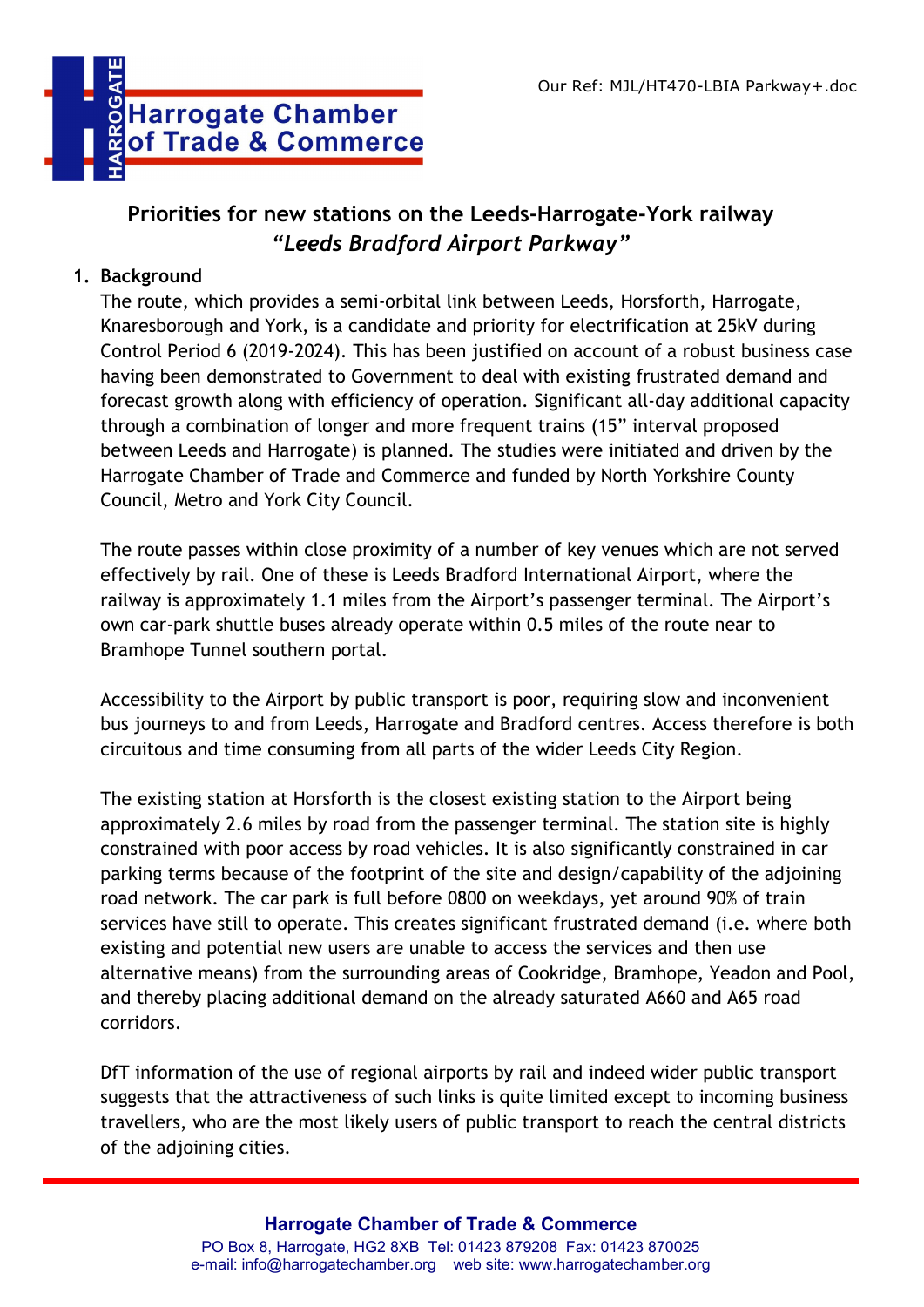This is particularly true of Leeds as the Regional major business hub, but also true of Harrogate, York and Bradford. Both Harrogate and York are also major tourist centres attracting significant numbers of incoming users. Improving access to Leeds Bradford Airport by public transport is a key objective of the Airport through its Surface Access Strategy.

# **2. Proposal**

Taking the above challenges in to full consideration, it is proposed that a new station located approximately 1 mile north of Horsforth station is developed at the southern portal of Bramhope Tunnel.

This proposition primarily achieves significantly improved use of an existing physical asset (the Harrogate Line) which already runs within striking distance of the Airport. It is important to note that this would complement any other proposals that are under consideration and is in no way mutually exclusive because it uses both existing infrastructure and resources to enable a cost effective link in short timescales. Requiring a relatively small capital cost and with marginal subsequent operational expenditure costs, it importantly addresses the two key requirements outlined below with unparalleled value for the use of public funds.

The station would function as a joint Airport and Park and Ride facility achieving two key objectives:-

- (i) Providing frequent direct rail access to the Airport from Leeds, Harrogate and York centres, thereby serving both West and North Yorkshire effectively.
- (ii) Provided much needed accessibility and car parking capacity for new rail users in the surrounding areas of Cookridge, , Bramhope, Yeadon and Pool, thereby better enabling the rail route to fulfil a much more valuable role in the areas it serves.

It is proposed that the existing car park shuttle bus is extended by 0.5 miles to the new railway station to fully integrate accessibility between the station and the Airport terminal. All local services would call at the station. If rail-airport traffic were to become significant, the potential use of automated people-mover solutions (as used at Gatwick and Stansted Airports) could be explored.

This approach would enable a valuable and cost-efficient means of providing the Airport with a rail link whilst simultaneously and significantly improving accessibility to the rail route, thereby improving its overall economic viability and contribution to the Leeds City Region. It would also encourage significant modal shift from road to rail through improved accessibility for the areas of Cookridge, Bramhope, Yeadon and Pool, thereby relieving the heavily congested A660 and A65 road corridors.

In terms of improvements to public transport journeys to and from the Airport, previous analysis in 2011 showed that the provision of a station would enable reduced access times of over 15% (approx. 15 minutes) with the number of journey opportunities increasing by 200% on average from a selection of key locations within the wider Leeds City Region.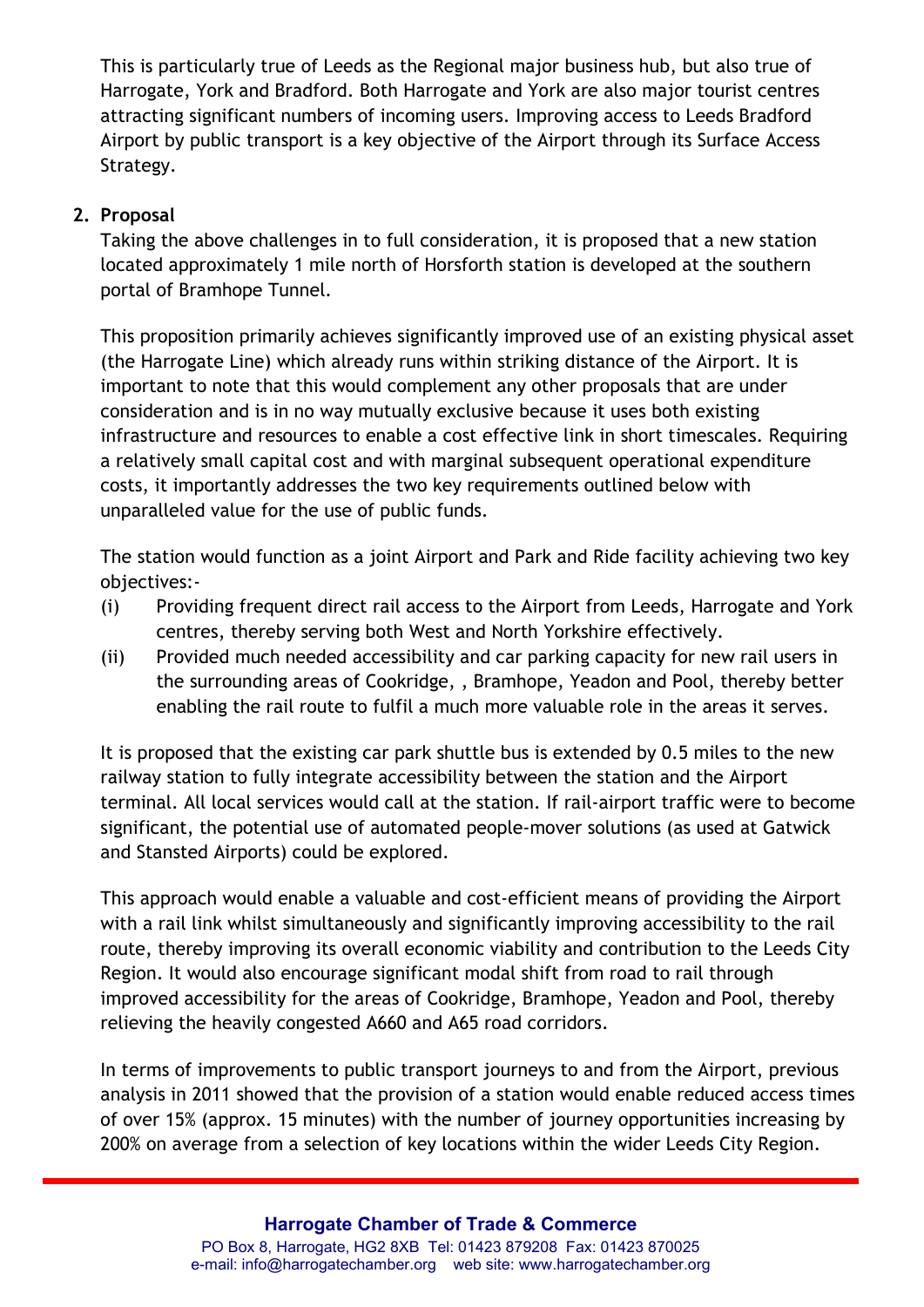#### **3. Issues**

The proposed site will provide some civil engineering challenges, being located in a cutting. The Bramhope tunnel portal and adjoining retaining walls are Grade II listed and will require an architecturally sensitive approach in order to obtain the necessary consents.

There may be some conflict of interest between the Airport management and this proposal because of the Airport's commercial interest in providing long-term car parking at the Airport for its users and Metro's policy of free parking for rail users, though it is anticipated any potential areas of conflict can be resolved using available modern technology such as ANPR.

The provision of an additional stop for local trains on the rail route will require compensatory line-speed increases so as to maintain the existing end to end journey times which are both essential for services to operate robustly at least for the next 4-5 years and to maintain the commercial attractiveness of rail services.

#### **4. Next steps**

It is vital that a consensus is agreed between key stakeholders within the Leeds City Region to progress this approach. These include WYPTE/Metro, North Yorkshire County Council; Leeds City Council, Leeds City Region LEP and LBIA.

Subject to adequate consensus being reached, pre-feasibility and feasibility studies should be undertaken along with business case justification.

A bid could be made into the DfT New Station fund (probably CP6) for full or contributory funding.

# **5. Fit with alternative Options**

This option is complimentary to other potential longer term options, e.g. tram and/or spur-end connection from the existing route near Horsforth to the Airport terminal. It is also achievable at significantly lower cost and shorter timescales, with the added benefits of integrating accessibility from both North and West Yorkshire simultaneously and without creating any substantial additional on-cost of operation, which would be a significant feature of any other option. It also addresses some key accessibility constraints to existing train services over the route around the north and west of Leeds.

### **Paper & Chart prepared by Mark J Leving Rail Adviser to Harrogate Chamber of Trade & Commerce**

#### **Appendix**

Chart illustrating potential frequency improvements to rail journey opportunities to LBIA from North & West Yorkshire with a 15" all-day frequency between Leeds and Harrogate.